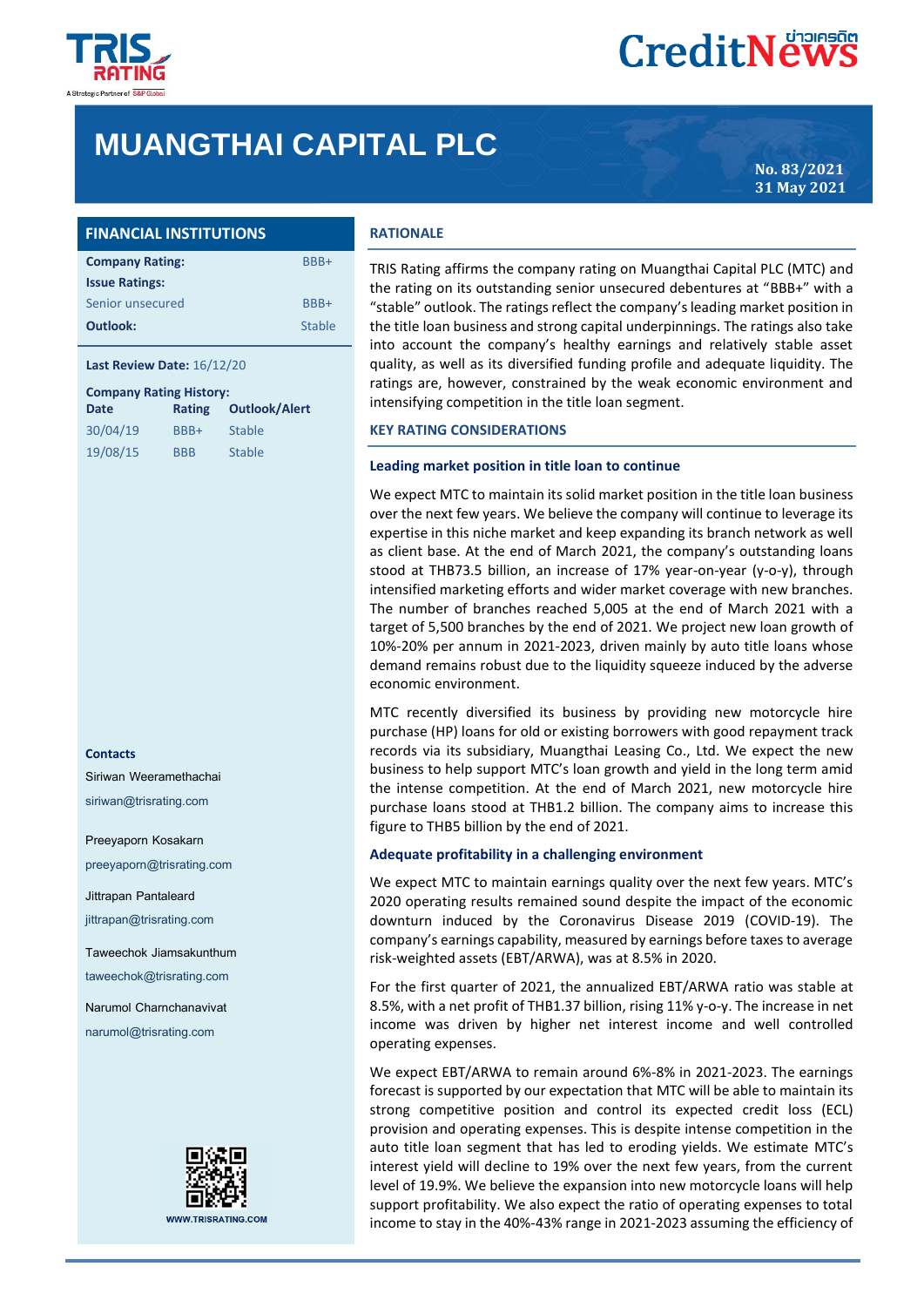

 $\overline{a}$ 



branch operations is maintained. However, we anticipate credit costs in 2021-2023 to be slightly higher than in the past due to the adverse economic environment and the potential asset deterioration after the cessation of debt relief measures in 2021.

## **Manageable asset quality**

We expect the company to maintain its prudent credit policies and efficient debt collection processes to contain potential credit losses, particularly amid a weakening economy. The ratio of stage-3 loans (non-performing loan -- NPL) to total loans has remained stable at around 1% over the past few years, lower than the company's direct peers. In terms of loan loss provisioning, credit cost in 2020 was 0.4%, falling from 1% in 2019. However, annualized credit cost slightly increased to 0.8% in the first quarter of 2021. We expect ECL provision expenses to be in the range of 1.1%-1.2% of average loans in 2021- 2023. Based on our estimation of credit costs, the NPL coverage ratio should remain in the range of 160%-170% over the next few years. At the end of March 2021, the company's NPL coverage ratio stood at 184%.

## **Adequate funding and liquidity**

We assess MTC to have adequate liquidity for the next 12 months. For 2021, MTC's cash inflows are projected to be around THB3 billion per month, more than sufficient to support cash outflows.

In terms of funding, MTC has various sources of funds from large financial institutions and through issuance of debentures and bills of exchange (B/Es). At the end of March 2021, the company had credit facilities totaling THB28.9 billion, 44% of which were undrawn. In 2020, the company also received soft loans of THB5 billion from the Government Savings Bank (GSB) to help support cash flow in relation to the debt relief program.

As of the end of March 2021, MTC's stable funding ratio remained strong at 154.1% as the company relies more on longterm funding compared with its peers. The company's funding structure as of March 2021 comprised 67% long-term borrowings and 33% short-term borrowings.

## **Capital remains strong**

MTC's capitalization is considered strong compared with its rated peers, as measured by the risk-adjusted capital (RAC) ratio. At the end of March 2021, the company's RAC ratio was 24.2%. Its capital level is assessed to be commensurate with the current rating and sufficient to support the company's expansion plan in the medium term. We expect MTC's equity base to strengthen further over the next two to three years, supported by its healthy profits and conservative dividend payout policy. We forecast RAC ratio in 2021-2023 to be in a range of 23.6%-24.8%.

Given our expectation of moderate loan growth of 10%-15% annually during the next three years, we expect MTC to remain in compliance with its debt covenants even as it continues to expand. Its debt to equity (D/E) ratio stood at 2.6 times at the end of March 2021 compared with the D/E covenant on its debt obligations of 4.5 times.

## **Growth in title loans continues despite yield pressure**

Although the top-three operators' loan portfolio growth in 2020 declined by an average of 13% compared to 30%-40% in the previous years due to the city lockdown during the first wave of the COVID-19 outbreak, the weak economy induced by the ongoing outbreak is likely to continue to create demand for loans to support the businesses and daily life of vulnerable groups. This should help promote the growth of title loans in the longer term. Even though the Bank of Thailand (BOT) has set the interest rate ceiling for title loans at 24% per annum, the loan yield remains high compared to other types of loans. At the same time, overall asset quality remains manageable. These factors have enticed new operators to the market. The increased competition resulted in the average loan yield of the operators declining to a level below 20% in 2020. Nonetheless, operators have adapted by introducing new products with higher yields such as motorcycle leasing and fee income generators like insurance products to compensate for the yield reduction. These should help sustain strong financial performance.

## **BASE-CASE ASSUMPTIONS**

TRIS Rating's base-case assumptions for MTC's operations in 2021-2023 are as follows:

- New loans to grow in the range of 10%-20%.
- Interest yields to be maintained at 19%.
- Credit cost to be in the range of 1.1%-1.2%.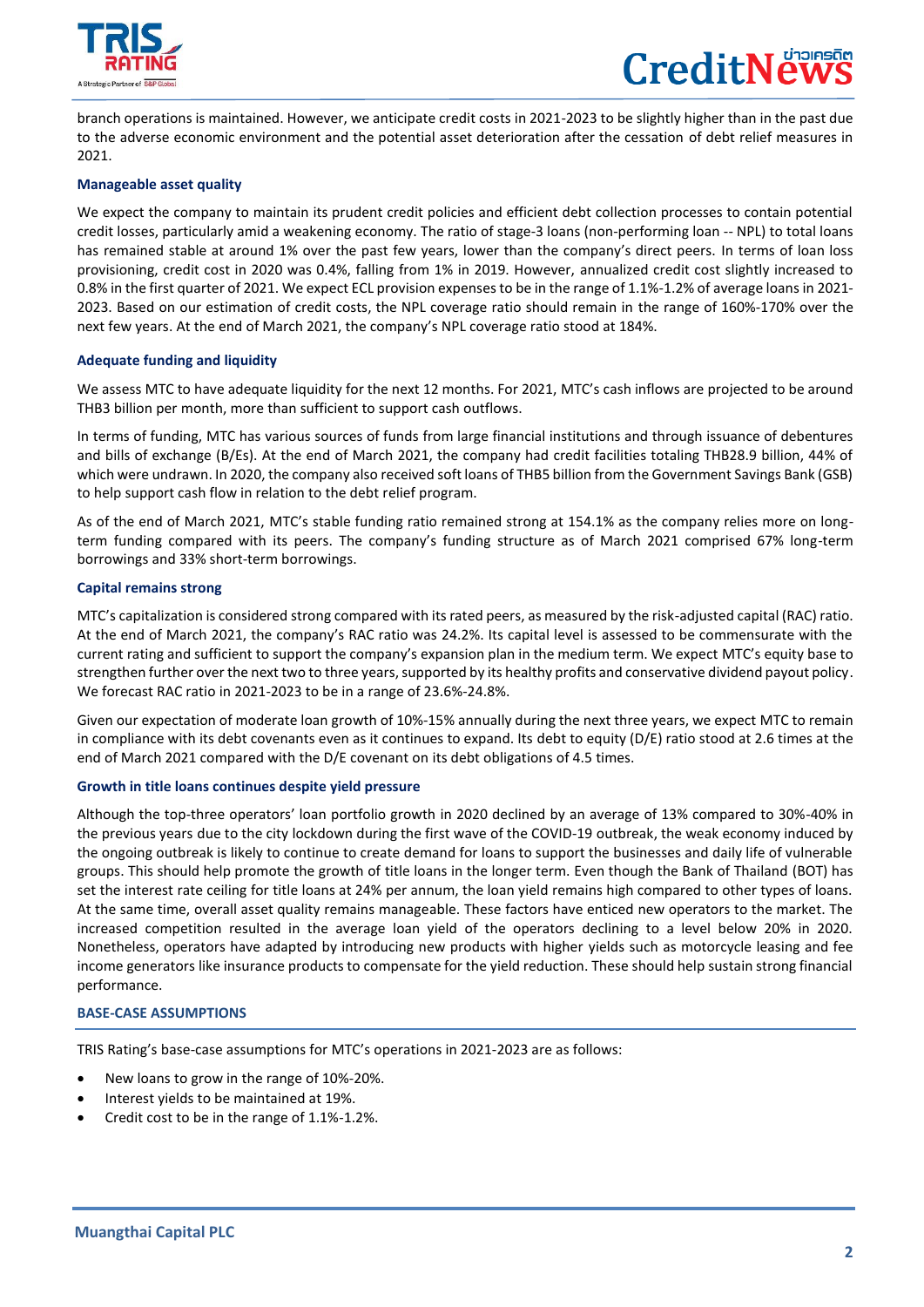

 $\overline{a}$ 

## **RATING OUTLOOK**

The "stable" outlook is based on our expectation that MTC will maintain its market position in the title loan segment. The outlook is premised on our expectations that its profitability will stay strong, while asset quality and leverage will remain at acceptable levels.

## **RATING SENSITIVITIES**

An upward revision on the rating and/or outlook could occur if MTC's financial performance remains strong with an EBT/ARWA above 8% and a RAC ratio well above 25% for a sustained period. On the contrary, the rating and/or outlook could be revised downward should there be a significant deterioration in loan asset quality or a drop in interest spread materially below our expectation.

#### **COMPANY OVERVIEW**

Muangthai Capital PLC was initially named D.S. Leasing Co., Ltd. and later Muangthai Leasing PLC. The company was founded by Mr. Chuchat Petaumpai and Mrs. Daonapa Petampai and registered on the Stock Exchange of Thailand (SET) on 22 May 1992. With initial registered capital of THB2 million, the company mainly offered hire-purchase loans for both new and used motorcycles through dealers in Phitsanulok and other provinces in the lower northern region, such as Sukhothai, Kamphaeng Phet, and Pichit. Target customers comprised people with regular incomes, farmers, and self-employed individuals. The company subsequently expanded its product line and started offering vehicle title loans, automobile title loans, and agricultural vehicle title loans to serve different customer groups.

In August 2001, the company's name was changed to Muangthai Leasing Co., Ltd. The company discontinued its hire purchase business due to the intense market competition, as many motorcycle manufacturers and dealers began offering hire purchase loans to their customers.

In 2006, the company submitted an application to launch a microfinance business under the supervision of the BOT. On 31 August 2006, the company received a license from the Ministry of Finance (MOF) and has since provided microfinance services through its own branches.

After receiving approval from the MOF on 26 May 2015, the company extended its product line once again to meet the differing needs of its customers for products such as nano-finance loans (retail loans for microenterprises under the BOT's supervision) and land title loans.

In 2016, the company began offering different loan payment channels via counter service or automatic payment machines as well as via Big C, Tesco Lotus, and AirPay in 2017.

On 26 April 2018, the company changed its name from Muangthai Leasing PLC (MTLS) to Muangthai Capital PLC (MTC). The company also launched a mobile application "Muangthai Capital 4.0" for the iOS and Android systems in 2018. In 2019, MTC launched a new credit product called "new motorcycle hire purchase" in order to expand and strengthen its customer base.

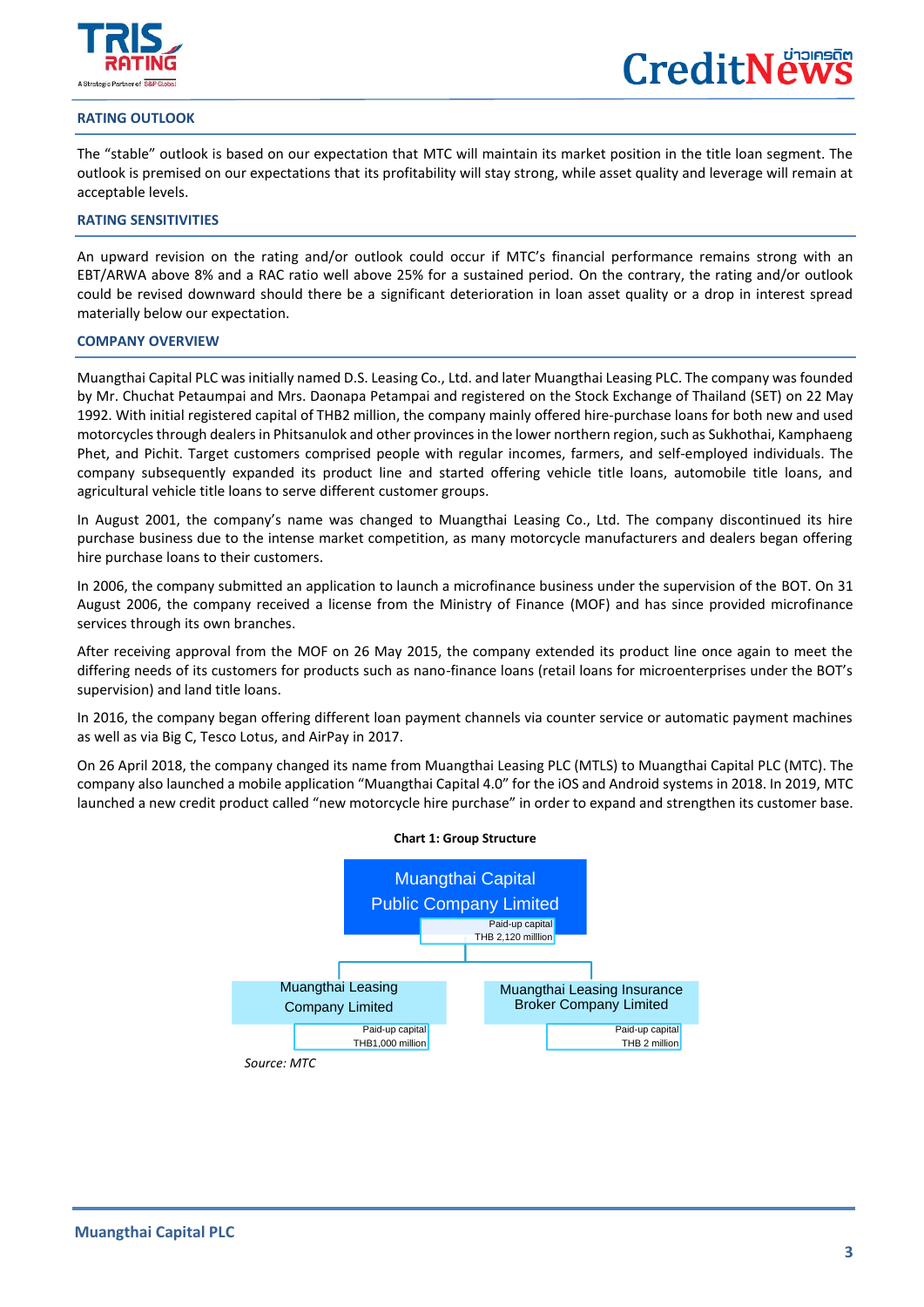



## **KEY OPERATING PERFORMANCE**

## **Chart 1: Outstanding Loans**



 *Source: MTC*

**Chart 2: Asset Quality**



 *Source: MTC*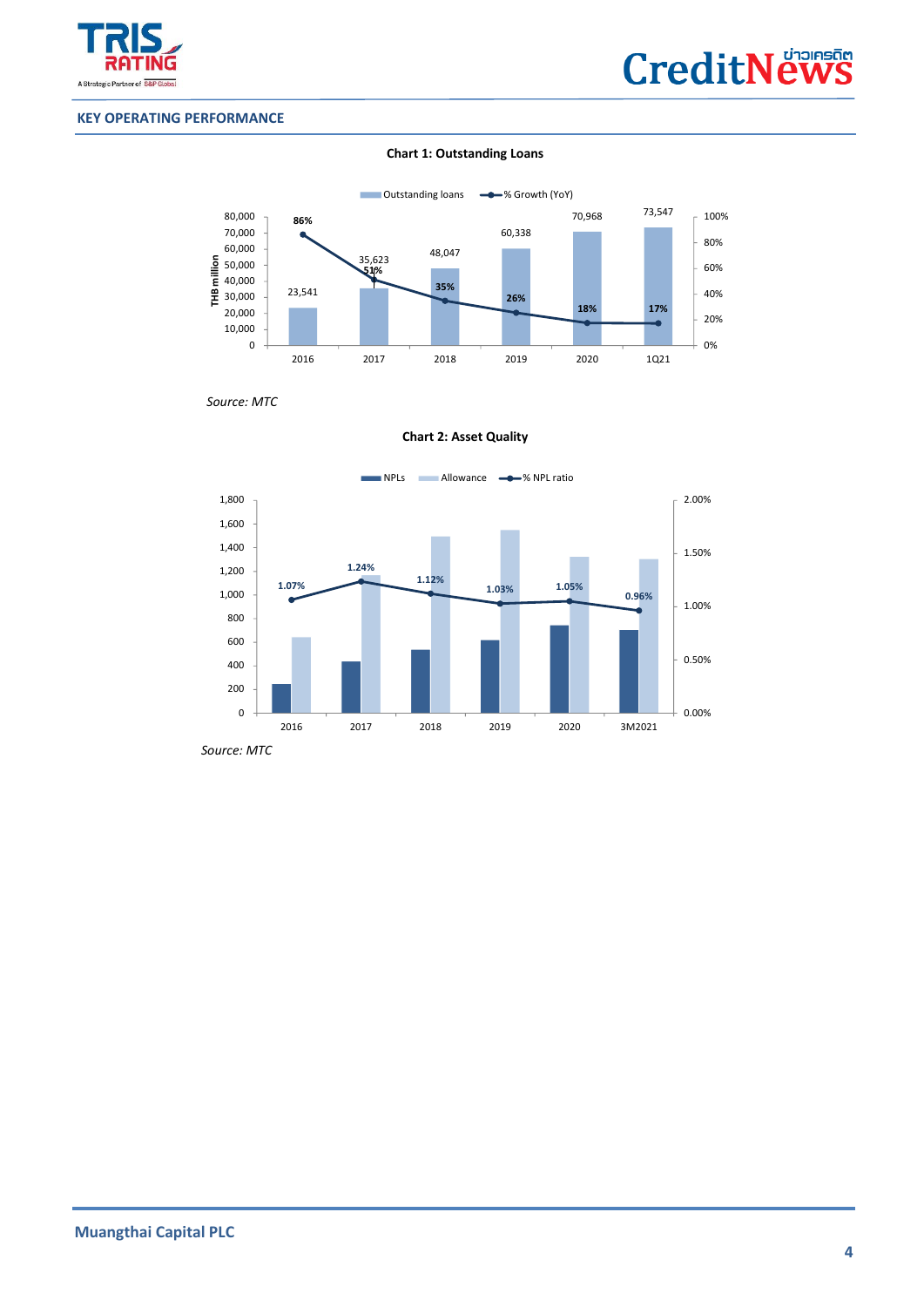

## **FINANCIAL STATISTICS AND KEY FINANCIAL RATIOS\***

## *Unit: Mil. THB*

 $\overline{a}$ 

|                                    |         | Year Ended 31 December -------------- |        |        |        |
|------------------------------------|---------|---------------------------------------|--------|--------|--------|
|                                    | Jan-Mar | 2020                                  | 2019   | 2018   | 2017   |
|                                    | 2021    |                                       |        |        |        |
| Total assets                       | 79,742  | 77,222                                | 61,872 | 49,146 | 36,953 |
| <b>Total loans</b>                 | 73,547  | 70,968                                | 60,338 | 48,047 | 35,623 |
| Allowance for expected credit loss | 1,308   | 1,328                                 | 1,715  | 1,499  | 1,171  |
| Short-term debts                   | 18,625  | 20,081                                | 14,689 | 11,042 | 10,482 |
| Long-term debts                    | 37,247  | 34,590                                | 29,588 | 24,502 | 16,660 |
| Shareholders' equity               | 22,058  | 20,682                                | 15,972 | 12,299 | 8,943  |
| Net interest income                | 3,108   | 12,145                                | 10,353 | 8,444  | 6,122  |
| <b>Expected credit loss</b>        | 145     | 291                                   | 554    | 586    | 679    |
| Non-interest income                | 272     | 807                                   | 808    | 872    | 676    |
| Operating expenses                 | 1,502   | 6,144                                 | 5,314  | 4,103  | 3,013  |
| Earnings before taxes              | 1,734   | 6,516                                 | 5,293  | 4,627  | 3,106  |
| Net income                         | 1,374   | 5,214                                 | 4,237  | 3,713  | 2,501  |

*\* Consolidated financial statements*

*Unit: %*

|                                                    |           | -------------- Year Ended 31 December -------------- |        |        |        |
|----------------------------------------------------|-----------|------------------------------------------------------|--------|--------|--------|
|                                                    | Jan-Mar   | 2020                                                 | 2019   | 2018   | 2017   |
| Profitability                                      | 2021      |                                                      |        |        |        |
|                                                    |           |                                                      |        |        |        |
| Net interest income/average assets                 | $15.84**$ | 17.45                                                | 18.65  | 19.61  | 19.95  |
| Non-interest income/average assets                 | $1.34***$ | 1.04                                                 | 1.30   | 1.85   | 2.09   |
| Operating expenses/total income                    | 38.93     | 41.70                                                | 41.88  | 39.39  | 40.32  |
| Operating profit/average assets                    | $8.84**$  | 9.36                                                 | 9.54   | 10.75  | 10.12  |
| Earnings before taxes/average risk-weighted assets | $8.50**$  | 8.53                                                 | 8.71   | 10.05  | 9.77   |
| Return on average assets                           | $7.00**$  | 7.49                                                 | 7.63   | 8.63   | 8.15   |
| Return on average equity                           | $25.71**$ | 28.35                                                | 29.98  | 34.96  | 31.99  |
| <b>Asset Quality</b>                               |           |                                                      |        |        |        |
| Receivable in stage 3/total loans                  | 0.96      | 1.05                                                 | 1.03   | 1.12   | 1.24   |
| Expected credit loss/average loans                 | $0.81**$  | 0.44                                                 | 1.02   | 1.40   | 2.30   |
| Allowance for expected credit loss/total loans     | 1.78      | 1.87                                                 | 2.84   | 3.12   | 3.29   |
| Capitalization                                     |           |                                                      |        |        |        |
| Risk-adjusted capital ratio                        | 24.90     | 24.45                                                | 23.45  | 23.01  | 23.17  |
| Debt/equity (times)                                | 2.62      | 2.73                                                 | 2.87   | 3.00   | 3.13   |
| <b>Funding and Liquidity</b>                       |           |                                                      |        |        |        |
| Stable funding ratio                               | 154.10    | 152.92                                               | 173.41 | 186.43 | 184.45 |
| Liquidity coverage measure (times)                 | 5.28      | 6.86                                                 | 5.33   | 7.97   | 11.01  |
| Short-term debts/total liabilities                 | 32.29     | 35.52                                                | 32.00  | 29.97  | 37.42  |
|                                                    |           |                                                      |        |        |        |

*\*\* Annualized* 

## **[RELATED CRITERIA](https://www.trisrating.com/rating-information/rating-criteria/)**

- Nonbank Financial Institution Methodology, 17 February 2020